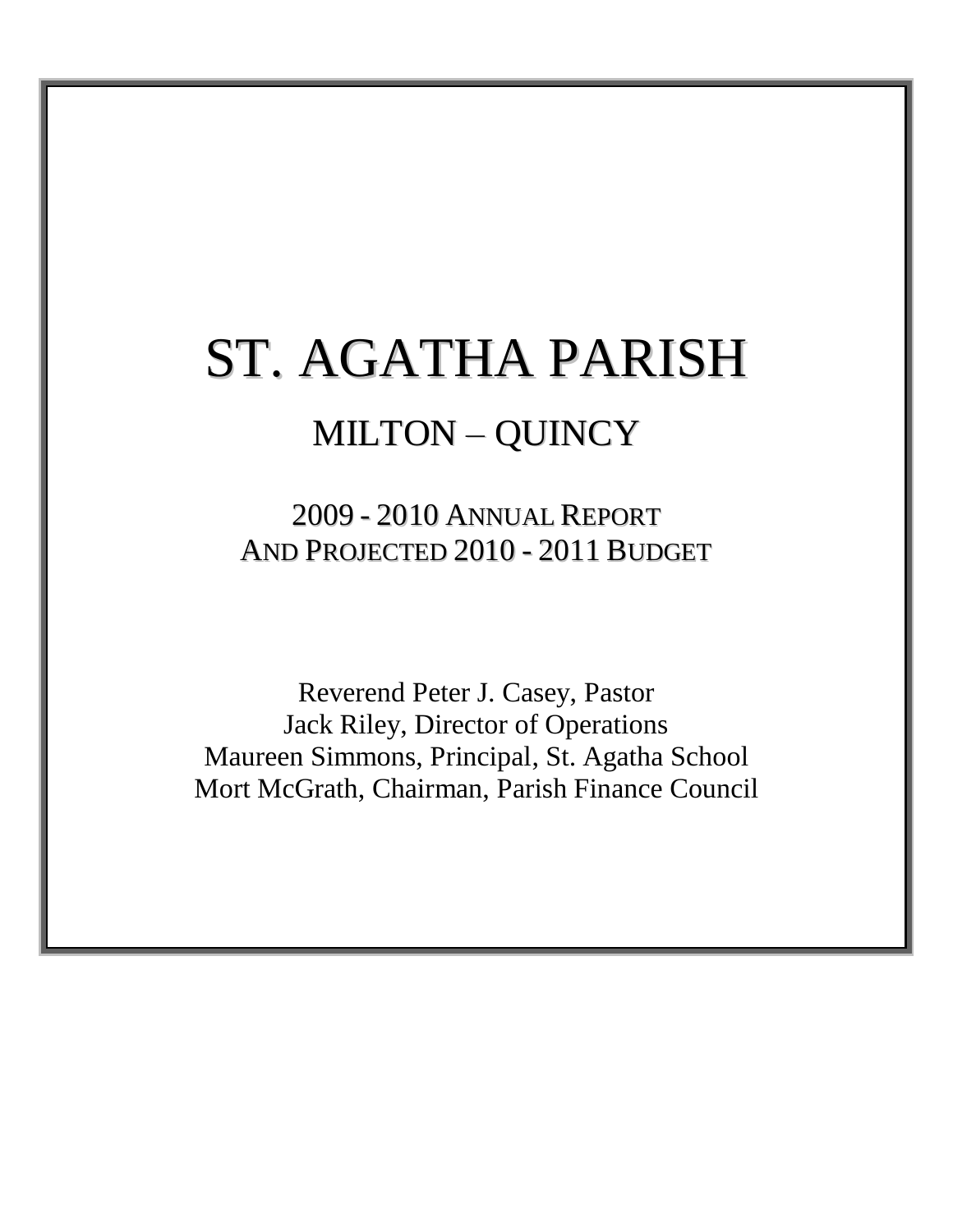# **St. Agatha Parish 2009 - 2010 Annual Report And Projected 2010 - 2011 Budget**

**"There is an appointed time for everything, and a time for every affair under the heavens."**

#### **Ecclesiastes 3:1**

#### *A NOTE FROM FATHER CASEY*

My brothers and sisters in the Lord, it is that time again for us to present to you some of the happenings that took place in our parish during this past year, July 1, 2009 through June 30, 2010. As we look back on this year our parish was blessed in many ways. There were times we celebrated new life and times we mourned at the death of a loved one. There were times we laughed and times we cried. There were times we were silent and times we spoke. The presence of God in our parish and in our lives was very evident during this period.

As Catholic Christians, the Eucharist is the most important celebration in any parish. The Eucharist continues to be celebrated at St. Agatha Parish each Sunday, the Lord"s Day, beginning with the Vigil Mass on Saturday at 4:30PM and on Sunday at 7:30AM; 9:00AM; 10:30AM; 12 Noon, and at 5:00PM. It is evident that the style of each celebration attracts different people, for example, the 9:00AM Mass brings together a full church of young families whereas the 7:30 AM celebration is made up mostly of older people. On a daily basis the Eucharist is celebrated at 7:00AM and 9:00AM. Daily masses take place in St. Agatha Chapel located in our lower church. We are fortunate that daily Masses Monday through Saturday, average between 80 and 90 parishioners.

Many people give of their time and talent for the celebrations of Mass as Lectors, Eucharistic Ministers, Altar Servers, and Ushers. There are other people who work behind the scenes as members of the Environment Committee, and still others who prepare the linens for our celebrations. The overall number of persons involved in these ministries is about 200 ranging in age from very young to older! We are blessed that so many give of their time in this way. There is a time for everything!

The celebration of the Sacraments is an essential part of our faith tradition. During this past year 139 infants were baptized at St. Agatha Parish. At our Easter Vigil 2 adults were baptized. This was a time for rejoicing! On November 12<sup>th</sup> and 13<sup>th</sup>, 97 young adults celebrated the Sacrament of Confirmation and at our Easter Vigil 5 adults were confirmed. Our First Communion Masses took place in April and May. 181 children received the Lord in Holy Communion for the first time at these celebrations of the Eucharist. At the Easter Vigil, 5 adults also received the Lord in Holy Communion for the first time. All of these spiritual events were times of peace.

Prior to receiving their First Communion our young ones celebrated the Sacrament of Penance. This Sacrament is celebrated every Saturday from 3:45PM until 4:15PM in the



Reconciliation Room located in St. Agatha Chapel. Also many people called to make an appointment with the priest to celebrate this sign of God"s love. Also, during the Season of Lent, our parish took part in the Archdiocesan program "The Light is On For You." Each Wednesday evening during Lent a priest was available in the Reconciliation Room in the Chapel from 6:30PM until 8:00PM to hear Confessions and to celebrate the Lord"s forgiveness and peace. This is always a time of healing. Throughout the year there were a number of requests for the priests to celebrate the Sacrament of Anointing. Also in October and then again in June, we scheduled a Mass at which the Sacrament of Anointing took place. At each of these celebrations there were approximately one hundred people who were anointed with the Oil of the Sick blessed by Cardinal O"Malley during Holy Week 2009 and brought into our church on Holy Thursday to be used throughout the year. Also, we were blessed that 35 couples celebrated the Sacrament of Marriage at St. Agatha Church. These men and women in the presence of God and the Church accepted an awesome vocation! Indeed, "there is a time for everything under the heavens".

*- Fr. Casey*

#### *PASTORAL OUTREACH By Mary Gallagher*

#### *"If Today you hear God's voice, harden not your hearts."*

As disciples of Jesus St Agatha parishioners are committed to living their love for God in real ways by serving others near and far. "Outreach" at St Agatha"s is an intrinsic part of genuine faith. Making connections with parishioners, the local community and the global community each year is not new here, but some new ventures during the past year enhanced our outreach efforts.

For the past two and a half years, St Agatha"s has participated in *"ARISE: Together in Christ",* an archdiocesan effort to reach out and create many, many small communities of faith within each parish. The results at St Agatha's have been invigorating, bringing more than 200 parishioners each season closer to one another, deepening the faith of individuals and groups, and urging us on to be more active in discipleship. As a result of this program, more people have joined ministries and offered new ideas and dreams for the parish, such as a Justice and Peace Advisory Board. This new board of 15 lay people has created three working groups: one to deepen our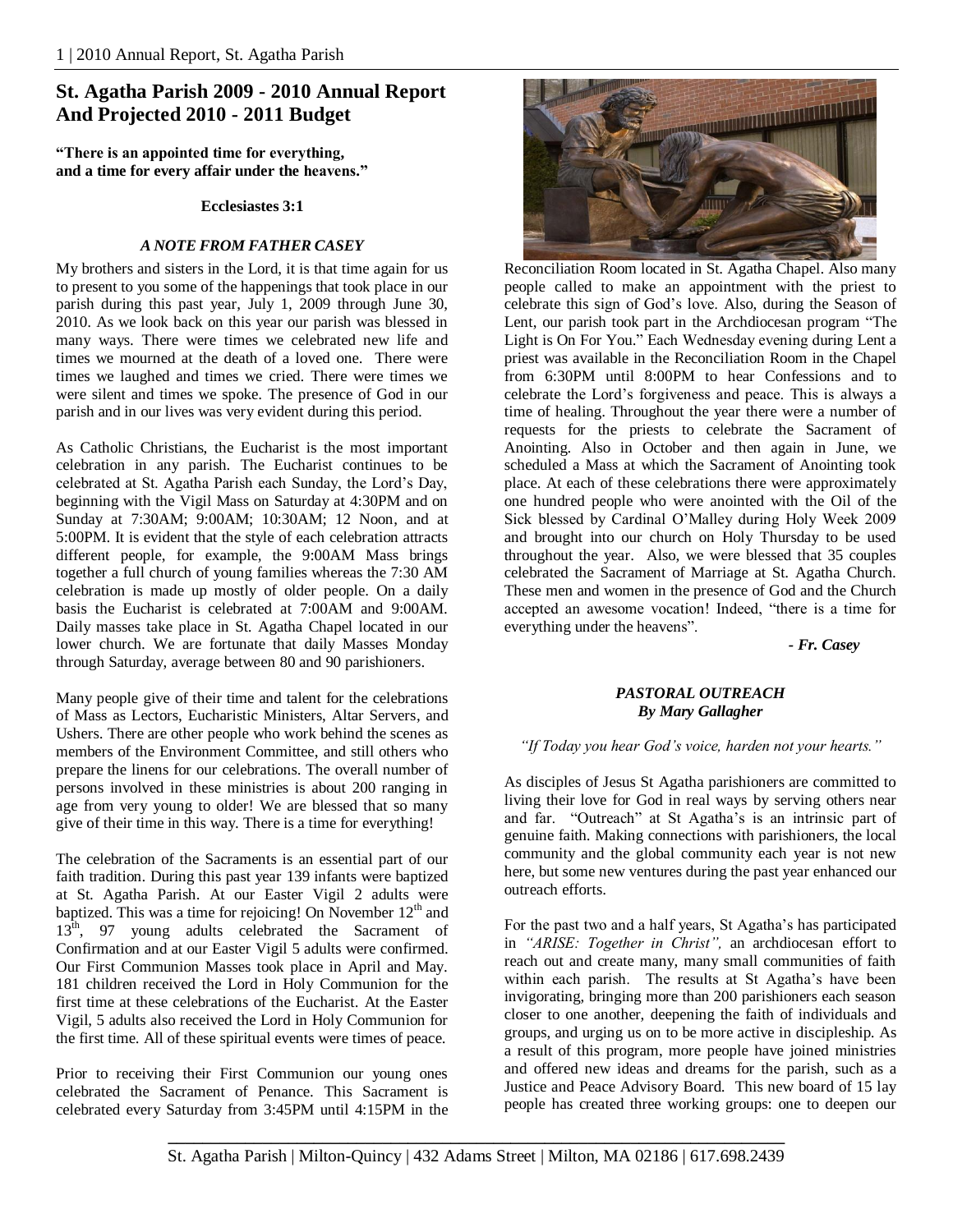parish understanding and formation on issues of justice and peace in our time by sponsoring speakers and programs at the parish; another to research and identify hands-on service opportunities for parishioners; and a third to commit to a yearlong study, prayer, and service experience in hopes of intensifying their commitment to live in service to the world.

*"ARISE: Together In Christ"* has also proven to be a valuable tool in promoting collaboration among our Milton Catholic parishes. Sharing publicity efforts, practical tips and tools, and combining our reflection sessions enriched us all.

St. Agatha Parish continues to seek out the poor and needy, the grieving and the suffering, and the lost and lonely. Our outreach efforts are truly parishioner efforts supported by staff. We are committed to listening and responding to needs discerned prayerfully and collectively by parishioners formed in the gospel values of Jesus. We look forward to even more collaborative sharing of these discernment tasks in the future.

Clearly, hearts have been broken open with love at St Agatha Parish this past year as evidenced by: visits to the sick and homebound, workshops for the grieving, a reaching out to families baptizing their new babies, supporting women of faith with Women In God"s Spirit programs, honoring our older parishioners with birthday recognition, collecting food for the hungry, clothes for the needy, medical supplies for the Haitian poor, treating struggling mothers with some pampering on Mother"s Day, providing gifts for whole families at Christmas, gathering baby clothes for marginalized expectant mothers, and building community through simple acts of hospitality such as lingering over refreshments after morning Masses once a month. Truly this year has been a time for discipleship.

#### *MUSIC MINISTRY By Kevin Drake*

The Music Department continued its tradition of fine music enhancing worship at Saint Agatha throughout 2009 - 2010.

Membership in the Contemporary (12:00 Mass) and the Traditional (10:30 Mass) choirs remained steady as departing members were replaced by new members. Some adult members have been singing for many years, and we are truly blessed by their dedication. We also pray that more parishioners will join us to lead the church in song. No previous experience is needed, and you do not need to be able to read music. God wants your voice!

The Youth Choir comprised of children in grades 3 through 8 saw a large growth spurt, a 120% increase! This was phenomenal in many ways. As more people join a choir there is an increase in both sound and mutual support. With the Youth Choir we realized the goal of building a prayer circle. The choristers were invited to add their own intercessions to weekly opening prayer (all rehearsals begin and end in prayer). Their enthusiastic genuine caring for each other is an incredible witness! Our youth also participated in a regional

"choirfest" for children, sponsored by the Choristers Guild (a national youth church choir organization). The festival was held in March at Sacred Heart church in North Quincy. In addition to 100% involvement by the youth, Director Kevin Drake assisted by presenting workshops about the church organ and how it works for all the choristers. Saint Agatha was the only choir from this immediate area represented. The day was awesome and ended in an ecumenical sung prayer service led and in large part designed by the youth themselves.

Our string ensemble continues to excel in providing music for special occasions, some of the Christmas Masses, and especially the Midnight Mass. Our next age rock ensemble, "PTR" (Praise the Roof), continues to develop amid its members" various and separate college lives. We welcome them on holidays and during the summer to provide a special musical tapestry for worship at the 5:00 Sunday Mass.

During this past year the Music Department moved from the Lower Rectory to a wonderful new office in the Lower Church. The choirs have now moved into the sanctuary for weekly rehearsals. The flexibility and adaptability of all is truly commendable!

# *FAITH FORMATION GRADES 1-5 By Ellen Cronin*

Our children and families in Faith Formation, Grades 1-5 once again enthusiastically showed their desire to learn about their faith and actively participate in it. We were excited to have a large group of almost 500 children from over 300 families. It is wonderful to see them pouring into the school every Tuesday, Wednesday, and Thursday afternoons. It's a tribute to the dedication of the parents that they structure their children"s schedules around Faith Formation sessions. Sometimes it presents a great logistical challenge, but the parents recognize the importance of passing along their faith.

This past year we had our largest First Holy Communion group ever as 181 children received Jesus in the Eucharist for the first time! The Eucharistic liturgies were truly joyful.

The Faith Formation Office encouraged children to participate in celebrating the Church liturgical year by giving them tactile reminders to enjoy and share with their families, among them:

- Individual Advent calendars including family Advent prayers and activities;
- Handmade Christmas ornaments to decorate the parish Christmas trees in the upper church and gathering space;
- Candy cane prayer cards for Christmas;
- Alleluia cards for Easter; and
- Personal picture frames with a summer blessing on the last day of sessions.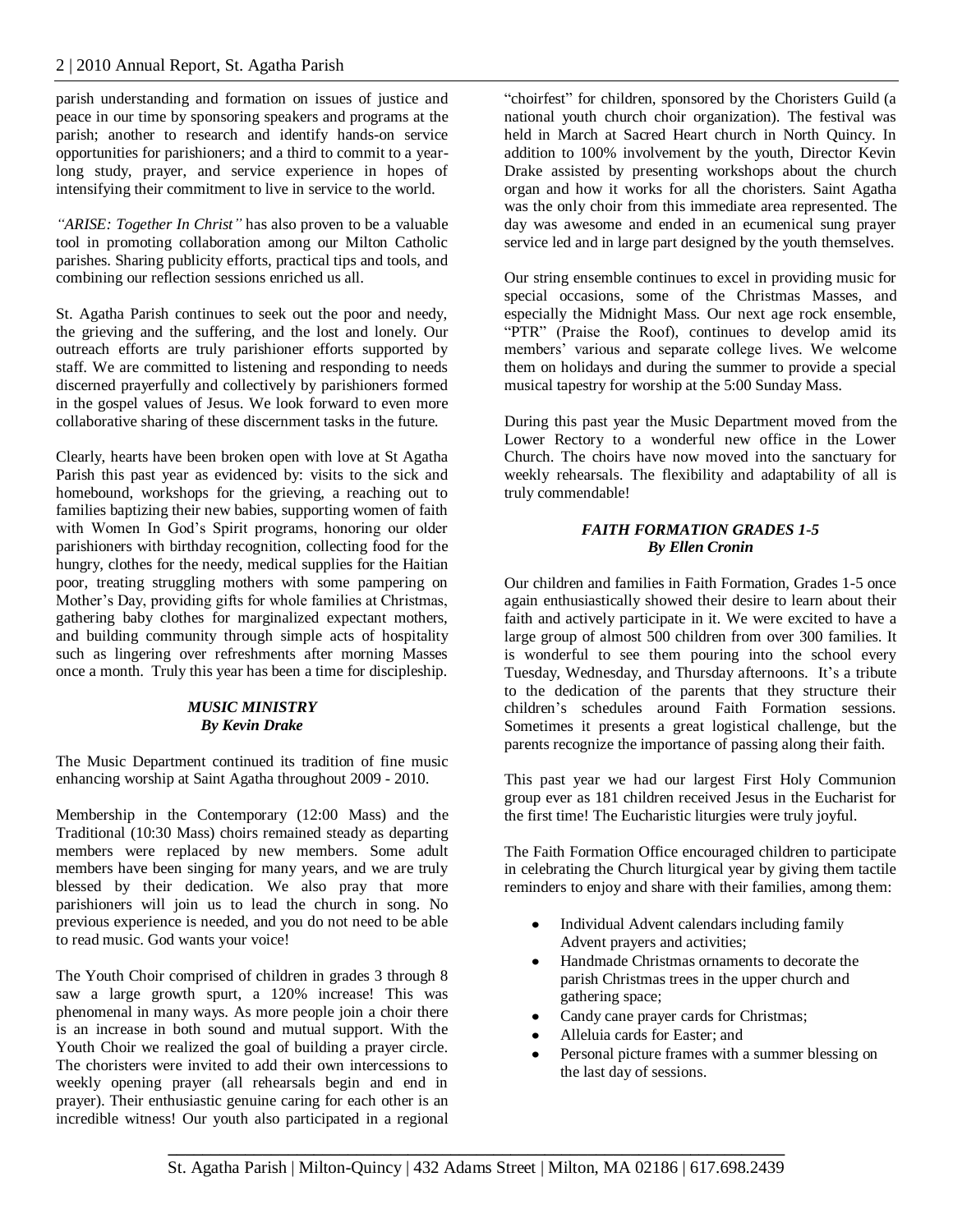The children also continued to learn about Catholic social justice issues by contributing to several different projects. In November they assisted with our annual Thanksgiving Food Drive for local Milton/Quincy food pantries. In the spring they brought in toiletry items to donate to the Long Island Shelter. They also participated in the long-standing tradition of Lenten 'Rice Bowls' to benefit the overseas missions. They brought in their hard-earned nickels, dimes, and quarters (and *many* pennies!) As a result, the parish was able to send a check for almost \$1,000 to the Holy Childhood Association. The children felt proud of their contributions and were happy to be helping others.

It was a great year for our Grade 1-5 students, and also for the 73 volunteer catechists, child care supervisors and safety officers who supported the children and their families with such dedication. Thank you parents and volunteers for all that you do to share faith with our young ones!

# *YOUNG CHURCH MINISTRY By Mary Sheedy*

Our Faith Formation process for young people in Grades 6-12 puts a strong emphasis on building up the parish community. This can often result in wonderful interactions between the generations. During Lent some of our high school teens acting as peer ministry leaders led "Liturgy of the Word for Children" in the Chapel in the lower Church. Children in the lower grades were dismissed during the 9am Mass before the readings to hear the readings proclaimed on their level. The teens read the readings, gave a reflection, and interacted with the children when they asked questions on the readings. The younger children had a great time and they found it fun to be able to ask questions. The Peer Leaders and the children were an excellent fit. The children felt comfortable with the teens. Each child went home with a little keepsake and a family activity page they could share with their parents.

Our ongoing partnership in the **"Service Plunge"** each June with the Milton Council on Aging gives our teen participants an opportunity to get to know some of the senior citizens. For example, on the second day of the "Service Plunge" we do a car wash and the seniors love to have their cars washed for free. On the last day, we do a luncheon and the teens serve lunch, mingle, and sit with the seniors. We also play a game with the seniors and the teens bring the prizes and pass them out to the winners. Everyone has a great time!

Another intergenerational activity that has now become a tradition here at St. Agatha is our Thanksgiving Fruit Basket Outreach. Every year the  $6<sup>th</sup>$ ,  $7<sup>th</sup>$  and  $8<sup>th</sup>$  graders in our Faith Formation Program prepare fruit baskets for our seniors, particularly those who are homebound. They also deliver the baskets to the seniors" homes. The classes take this project very seriously and plan exactly what they will put together. Usually, the whole class takes the basket to each person"s home. The seniors are thrilled, and the young feel a sense of accomplishment and community.

#### *Deacon Dan's Corner By Deacon Dan Sullivan*

Regular and meaningful communication is essential to human relationships. It is also essential to a vibrant Parish. We stress this important message in many ways. Among them are the following two examples.

We offer a Marriage Preparation Program twice annually. Married couples from the Milton Catholic Collaborative share their real life experiences with the engaged couples as they prepare to enter a lifelong journey that is full of love for one another and for God. Communication is stressed by our team members as a key element of a successful marriage.

On a Parish level, we strive to maintain active and meaningful communication as well. The traditional means of communicating with parishioners have always included the Weekly Bulletin in printed format, special announcements at the end of Mass, and special mailings. However, as we move along in the twenty-first century, electronic media have been added to our array of tools. Our Parish web site has become paramount in this effort, and contains many features which support communication. For instance, the current and past bulletins are available on the site to keep travelling or shut-in parishioners connected. But it goes far beyond the bulletin. Each of our parish ministries posts relevant information and registration forms on the website. We are all familiar with the expression, "*A picture is worth a thousand words,"* so we publicize many events that take place in the parish through our photo gallery which includes pictures from everything from Baptisms to school events. St. Agatha Parish is an active and vibrant community, and the opportunities to express the spirit of both the Parish and the School are plentiful.

# *PARISH PERSONNEL CHANGES*

During the past fiscal year our Parish Pastoral Staff remained unchanged. Sr. Susan returned from her year of study and development at the request of her religious order to resume her position as Director of Faith Formation for Grades 1-5 and Adults.

However, as the new fiscal year began we experienced two significant changes. First, Sr. Susan decided to move on from her position here at St. Agatha. She was a valued member of the Staff and made many contributions to our community. Also, during this past summer, Fr. Bob Poitras was named Pastor of St. Mary of Georgetown/Rowley. Fr. Bob was a tremendous gift in so many ways to so many people. He will be truly missed, but he will bring his many talents and strengths to a new part of the Lord"s vineyard.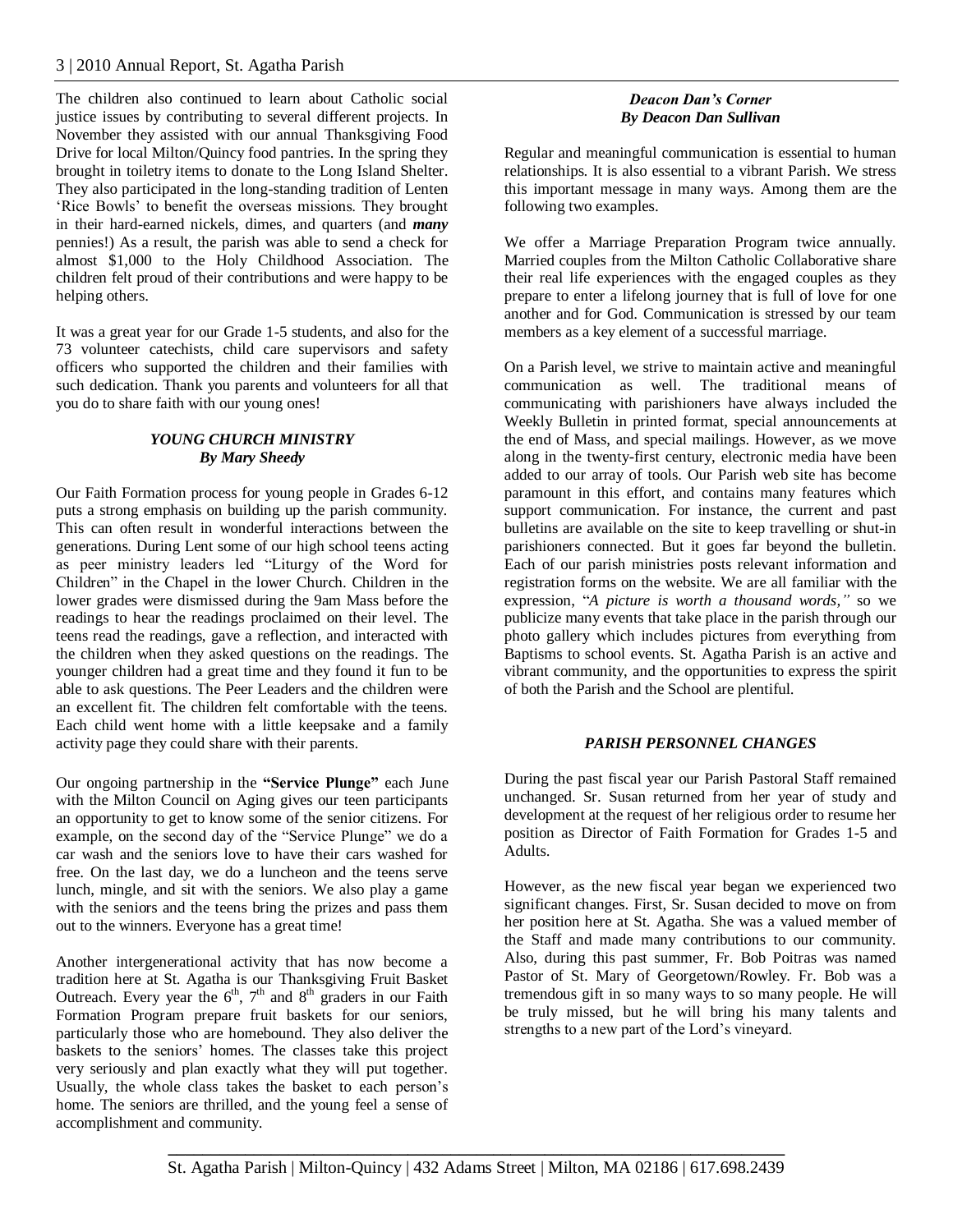#### *ST. AGATHA SCHOOL By Maureen Simmons*

At each of the entrances to the school, a sign reads: "Let it be known to all who enter here that Christ is the center of all we do." With these words, our school"s mission is clearly stated. Our Catholic identity is highlighted in many other ways: in the daily presence of our priests in the school, in the posters, pictures, and statues which adorn the walls, in the prayers that begin and end our school day, and in the many celebrations of the Sacraments throughout the school year. In what we do and pray we demonstrate our commitment to fulfill Christ"s command to "preach and teach" in His Name. At St. Agatha School we strive to "teach as Jesus did."

In the 2009 Annual Report, it was reported that the anticipated number of students attending St. Agatha School for this past year would be approximately 500. Actual enrollment for the 2010 school year was 506. Because of St. Agatha School"s commitment to "excel in education and celebrate Christian values," many families who wish to provide their children with a quality education in a safe and nurturing environment continue to enroll their children in our school. The majority of these students are parishioners, which means that our school remains an independent parish school.

In 2009 - 2010, new teachers were engaged in Grades 1, 4, 5, and 8. These teachers have been great gifts to our school. We were also able to begin the development of a Resource Department for our school. We now have three resource teachers who work to assure that all students receive the services required by their educational plans, either in the classroom or in our resource room. Students are able to receive help in organizing themselves to better manage their workloads, or may receive informal counseling. We also plan to offer more programs for students who are ready for academic challenges beyond the classroom.

Tuition revenues continue to remain strong as 99.9% of the budgeted tuition was collected in the 2009 - 2010 school year. This was especially important because tuition rates were not raised and registration fees were waived in response to the current national economic crisis. Other major efforts to raise income were also highly successful. Fundraising committee members worked to keep expenses to a minimum so that much of the gross income generated by any school fundraiser was real income for our school. This concern and competence assures that every fundraiser has the potential to be a great success along with the support of our school families and parishioners. Fundraising revenues again exceeded busgeted projections because of the commitment of the entire School community.

Because of the increase in Bingo revenues we were able to purchase new computers. Deacon Dan Sullivan worked long hours over the summer to install computers in every classroom. Teachers now post daily homework assignments for parents and students. Interactive whiteboards were also

installed in middle school classrooms. This began another cycle much like the ceiling and textbook replacement programs. Over the next several years we plan to install whiteboards in classrooms until these valuable teaching and learning tools have been installed in all classrooms.

Plumbing, electrical, and heating repairs were beyond our maintenance budget projections for the school building. More students also meant more spending for textbooks, teaching supplies, books, furniture, and other miscellaneous expenses. In 2010, we also spent more money than projected for school development because we had the opportunity to contract for a professionally produced television ad which, after its weeklong airing, can still be viewed on the school's website.

Because of continually increasing enrollment, new classrooms have been added to our school each year since 2005. This year 2009 - 2010, a third fifth grade classroom was added. The faculty room was also completely renovated, and the hallways were brightly painted. Another great improvement to our school's security system was the installation of 16 security cameras in a variety of interior and exterior locations to give us better monitoring capabilities. Despite these unanticipated expenditures and renovations, the school"s fiscal year ended with a surplus of \$7,677. In fact, our management and oversight systems have resulted in fiscal surpluses for the past three fiscal years.

Supporting our brothers and sisters in need has always been a hallmark of St. Agatha School. Revenues from monthly dress down days and mission collections from each classroom were used to support charitable events and organizations such as: The Walk for Autism, The Walk for Breast Cancer, The Suicide Prevention Walk, Team Heart, and Cradles to Crayons. These fundraisers are suggested to us by school families who benefit from the work of these organizations. Mission monies have also been spent to transport students to service projects like Eventide Nursing Home and Fr. Bill"s Place. One dress down day also generated income to support the art teacher"s trip to Costa Rica, where she provided a week of art classes for poor children in that country. Of course, we continue to support the parish mission to Haiti. Our Links for Love generated over \$5,000 for earthquake relief in Haiti, and our annual Walk for Haiti raised another \$8, 000 to assist the needy in the poorest country in the Western Hemisphere.

Extracurricular activities are an important part of the St. Agatha School experience. The Lego Club continued to be a most popular activity for our K-3 students, serving more than 90 students with assistance from many parents and older students. Parent volunteers also provided students in grades 3- 8 with the opportunity to participate in a national Math Club. The Knitting Club, intramural sports programs for students in Grades 2-4, a robotics team, and an A-V Club were a few of the other extracurricular activities offered to students. In the middle school, a cheerleading team was formed and our girls" senior basketball team won its division in the South Shore Parochial School League. All of these programs were made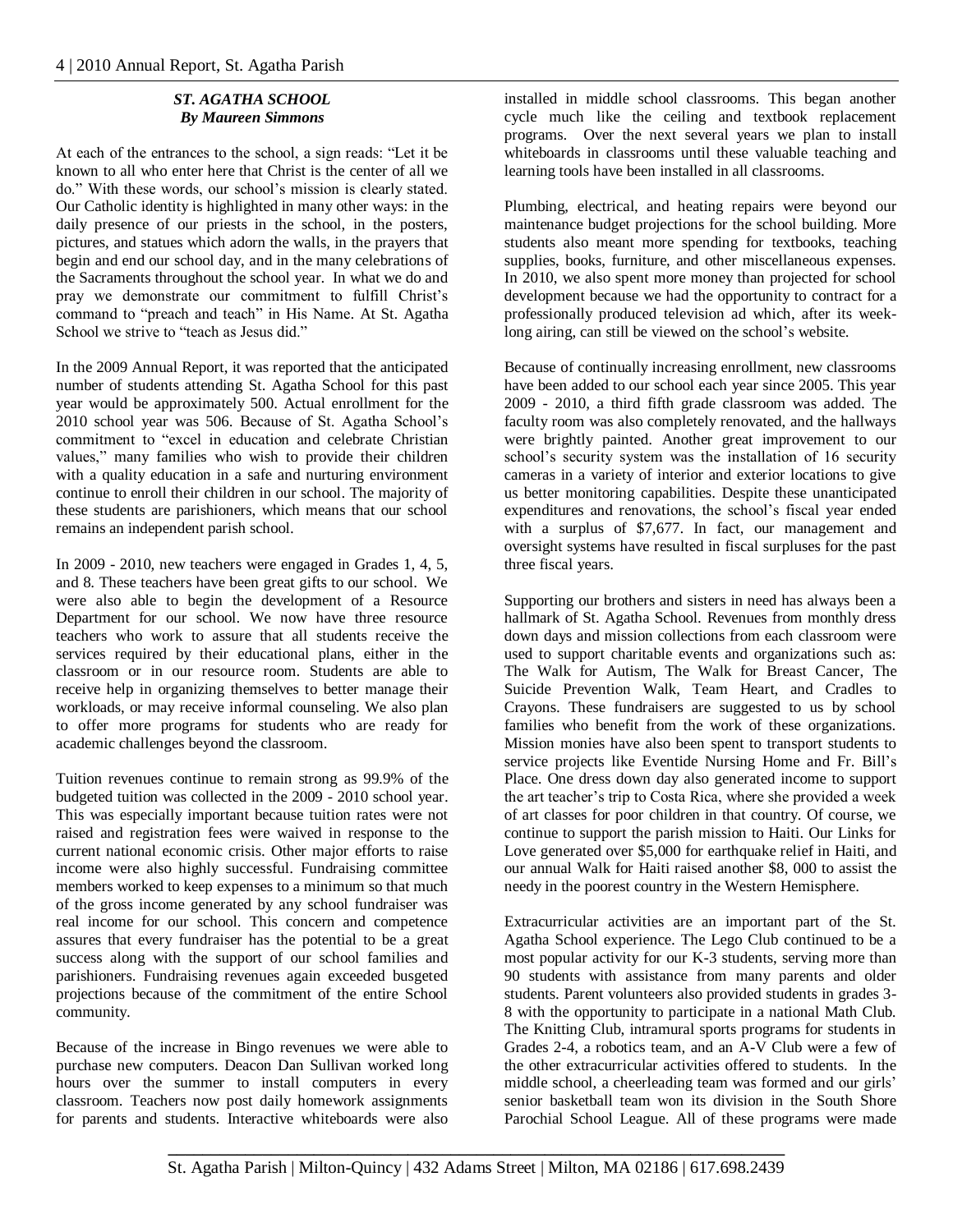possible because of the commitment and dedication of our school"s parents and teachers.

This year, as terms expired for many of our founding board members, we welcomed new members to our School Advisory Board. The first order of business for the new board was to appoint officers. Mr. John Maus, a parishioner and long-term supporter of St. Agatha School, is our new Chair. Mr. Reid Oslin, also a parishioner, is our Secretary. School parents: Mr. Thomas Crowley, Mr. Vincent Gratch, and Mr. Julio Hernando. Mrs. Mary Carberry and Mr. Daniel Char, round out the School Board"s membership. These members provided valuable guidance in the development of the school budget for 2010 - 2011. The members were also involved in setting tuition rates for the new school year. In the next academic year after establishing sub-committee memberships, much time, effort, and thought will be spent on reviewing and updating the school"s strategic plan and school development. The school's five year accreditation report will be due next year.

It has been another outstanding school year, but only because of the dedication and continual support of all school constituencies, our Pastor, Parochial Vicar, Deacon, Business Manager, school administrators, faculty, parents, and students. Because of their commitment, St. Agatha School remains a vital, vibrant parish school that provides an excellent academic program in a strong, nurturing, fiscally responsible, and Catholic environment.

#### *PARISH FINANCIAL REPORT Fiscal Year 2010 By Jack Riley*

The following section details parish and school finances for Fiscal Year 2010, covering the period of July 1, 2009 through June 30, 2010. The Parish"s financial results for FY 10, and FY 09, and the Parish's projected FY 11 Budget can be found on page 7. The School"s financial results for FY 10, and FY 09, and the school"s projected FY 11 Budget can be found on page 8.

#### *PARISH INCOME*

Parish operating income for FY 10, totaled \$1,187,561, which was 100.3% of what had been projected for the year. Although both the Weekly Offertory (98%) and Grand Annual (93%) revenues were slightly short of the budgeted projections, several smaller sources of income made up the difference. There were some positive signs. One of the very positive signs for the Weekly Offertory Collection was the number of parishioners who opted to use electronic means of contributing. The number of participants steadily grew throughout the year, so that by year"s end 74 households were contributing \$6,802 per month in this way. This consistent revenue stream is very beneficial because it creates a predictable source of income that is not affected by weather, vacations, etc. So, although the Offertory total for the year did not quite meet the budget projection, it still increased by

\$114,340 from last year, which is an impressive accomplishment in these difficult financial times.

#### *PARISH EXPENSES*

Overall, expenses were well controlled, as we actually spent nearly 2% less than we budgeted. In fact, over the last five fiscal years our average annual increase in expenses has been only 1.7%. Some expense line items were higher than anticipated, while others were lower and offset the increases. For instance, nearly \$8,000 more than anticipated was spent for building improvements because the mid-year decision to relocate the Faith Formation and Youth Ministry offices to the Rectory to accommodate the surging School enrollment resulted in construction costs for which we had not planned. On the other hand, our heating costs were over \$11,000 less than budgeted, due in large measure to the energy efficiencies from the renovation of the Church and the decision to purchase energy supply from a company other than the company that delivers the natural gas. Also, the transfer of funds to the School from the Parish was reduced by \$20,000.

#### *CAPITAL PROJECT FINANCING*

This past year was the first full fiscal year of use for our new spaces in the Church. The long anticipated renovations to our lower Church and the modernization of the entire Church's infrastructure have created a beautiful worship space, have enhanced our various ministries, and have resulted in operational savings (see above). There were no capital expenditures this past year, other than the cost of pledge redemption.

We continued to make payments on the outstanding loan from the Archdiocese as pledge payments were received. One very significant event did occur in the effort to repay the loan. Before the construction was completed, an anonymous benefactor issued a challenge to the Parish: This individual would donate \$250,000 to the project as long as his total gift was matched by donations from other parishioners. As so often happens in the life of the Parish, people rose to the occasion and a large number of individual donations were received that equaled the challenge gift. As these gifts were received, they were immediately applied to the loan. During this past year, we received the matching gift, and therefore were able to apply this  $$250,000$  to the loan. As of June  $30<sup>th</sup>$ , as we begin the final two years of our Capital Campaign, "Joining our Hands for the Future," 537 families had completed payment on their pledge, an increase of 116 families. There are still 230 families in the process of completing their pledges which should bring in an additional \$266,342 over the next two years. Since the cost of the project exceeded what we anticipated, we still expect to owe approximately \$650,000 when the loan repayment period begins on July 1, 2012. The Finance Council is currently working on strategies to address what will become a monthly debt obligation at that point.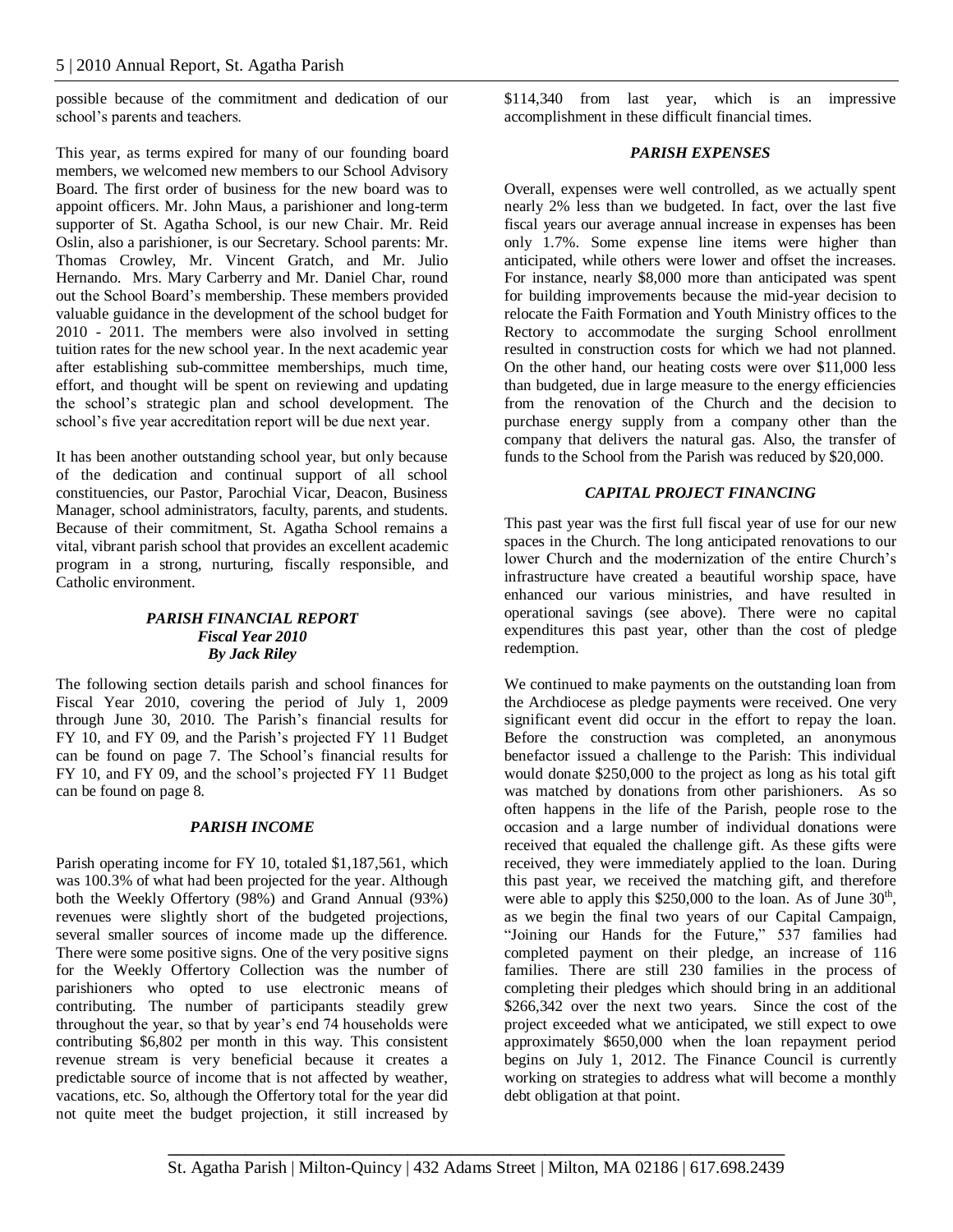#### *MAINTENANCE ISSUES*

During this past year we continued to do routine maintenance and large projects designed to preserve our parish buildings as well as to enhance them. We also paid close attention to the exterior upkeep of the property and buildings, for both aesthetic and safety reasons. We repaired the front stairs of the Church and applied a non-skid surface to extend its life. Our costs were again higher than budgeted for snow removal and treatment of the parking lots, but the contractor did an excellent job. Our landscaping costs increased only marginally, partly because we added an irrigation zone which extended the life of the flowers. During this upcoming year, we are hoping to do extensive maintenance on the organ, and also to do an extensive upgrade of the sound system in the Upper Church

#### *PARISH SAVINGS*

As of June 30, 2010, the Parish had cash balances as follows: \$63,338.58 in an operating checking/savings account; \$62.91 in an EFT account for payments to the Archdiocese for employee benefits and property insurance; \$13,343.35 in a Capital Campaign account and \$25,281.12 in a savings account at the Archdiocese Depository. Because this amount of savings is quite low for a parish the size of St. Agatha"s a future goal is to increase the amount held in reserve to address emergencies. The reason for this is that although our expenses have only increased an average of 1.7% over the last five years, our income has barely kept pace increasing only 2.3% per year. Therefore, the Parish has been unable to increase the amount of its savings.

#### **St. Agatha Parish FY 10 Capital Budget Actual results for fiscal year ended June 30, 2010**

**Budget for fiscal year ending June 30, 2011**

|                          |           | <b>Budget</b> |
|--------------------------|-----------|---------------|
|                          | FY 10     | FY 11         |
| <b>INCOME</b>            |           |               |
| Capital Campaign         | \$592,783 | \$155,000     |
| Gifts and Bequests       | Ω         | 0             |
| Total Income             | \$592,783 | \$155,000     |
| <b>EXPENSES</b>          |           |               |
| Capital Campaign         | \$10,009  | \$5,000       |
| Construction             |           |               |
| Furniture & Equipment    | 5,549     |               |
| Interest exp. on loan    | 71,940    | 75,000        |
| <b>Total Expenses</b>    | \$87,498  | \$80,000      |
| <b>NET INCOME (LOSS)</b> | \$505,285 | \$75,000      |

#### **St. Agatha Parish Cash position as of June 30, 2010**

|                              |               | Capital   |               |
|------------------------------|---------------|-----------|---------------|
|                              | Operations    | Project   | Total         |
| Cash Balance, 6/30/09        | \$62,841      | \$33,896  | \$96,737      |
| Adjustment of cash balance   |               |           |               |
| Income                       | 1,187,561     |           | 1,187,561     |
| <b>Expenses</b>              | (1, 164, 953) |           | (1, 164, 953) |
| Repayment of Loan from RCAB  |               | (525,838) | (525, 838)    |
| <b>Capital Contributions</b> |               | 592,783   | 592,783       |
| <b>Capital Expenditures</b>  |               | (87,498)  | (87,498)      |
| Cash Balance, 6/30/10        | \$85,449      | \$13,343  | \$98,792      |
|                              |               |           |               |

|          | Special Collections 7/1/2009 - 6/30/10      | <u>Total</u> |
|----------|---------------------------------------------|--------------|
| July 12  | <b>Black &amp; Native Americans</b>         | \$3,945      |
| July 26  | Church in Central & Eastern Europe          | \$4,559      |
| Aug. 9   | <b>Catholic Relief Services</b>             | \$2,767      |
| Aug. 16  | Propagation of Faith - Cooperative Missions | \$7,627      |
| Aug. 23  | <b>Home Missions</b>                        | \$5,049      |
| Sept. 13 | Catholic University                         | \$5,148      |
| Oct. 18  | Propagation of the Faith                    | \$5,346      |
| Nov. 8   | Campaign for Human Development              | \$5,186      |
| Nov. 22  | <b>Retired Religious</b>                    | \$9,882      |
| Dec. 25  | Christmas - Clergy Benefit Trust            | \$47,719     |
| Jan. 24  | Church in Latin America                     | \$5,536      |
| Feb. 7   | Holy Father-Peter's Pence                   | \$5,702      |
| Apr. 2   | Good Friday - Holy Land Shrines             | \$4,539      |
| Apr. 4   | Easter - Clergy Benefit Trust               | \$34,717     |
| May 16   | Communications                              | \$4,721      |
| May 23   | Seminaries                                  | \$5,695      |
| June 13  | Clergy Benefit Trust                        | \$11,430     |
| June 28  | Propagation of Faith - Cooperative Missions | \$6,895      |
|          | <b>Total of all Special Collections</b>     | \$176,463    |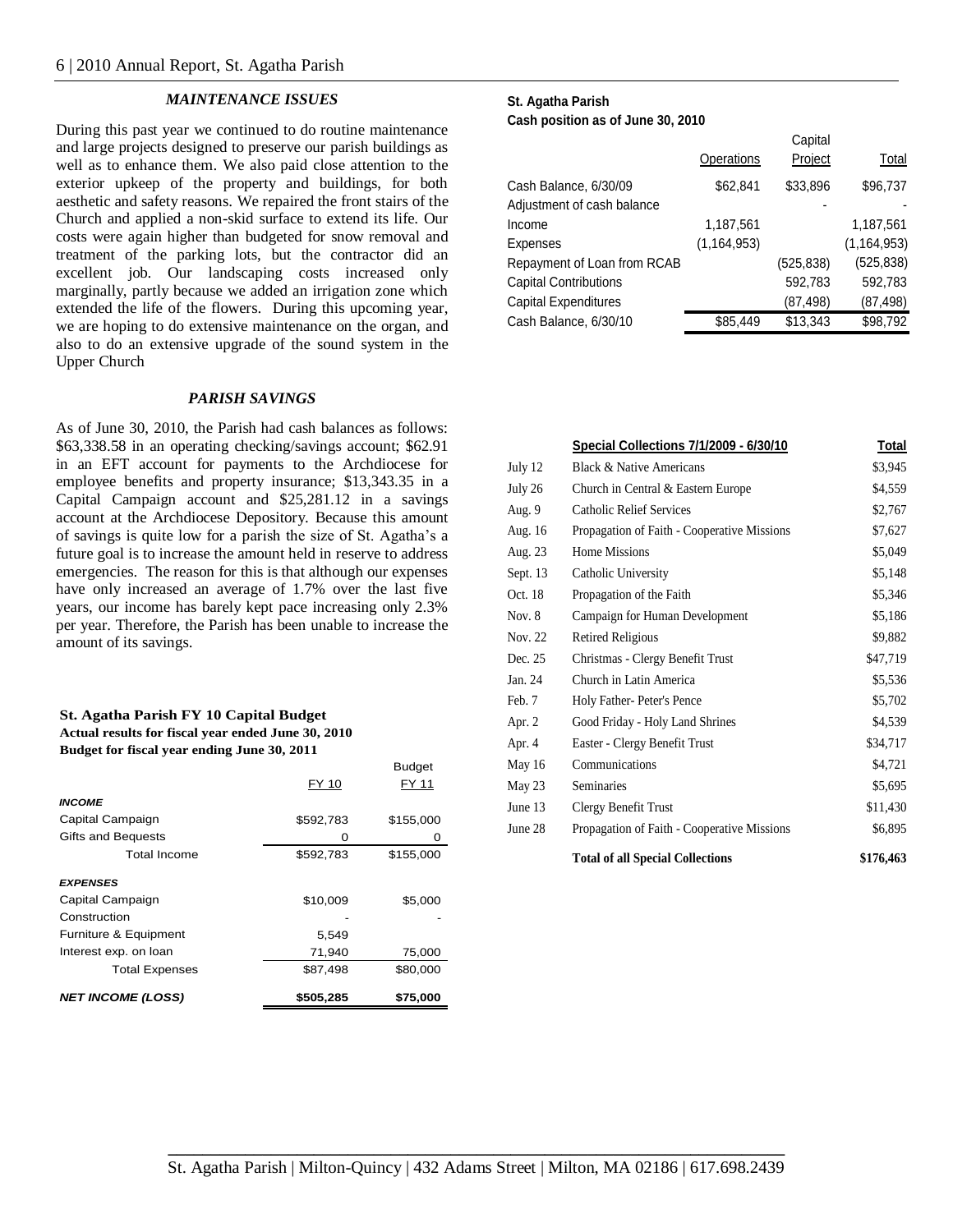# **ST AGATHA PARISH**

**Income Statement for fiscal years ending June 30, 20009 and June 30, 2010 Budget for fiscal year ending June 30, 2011**

|                                       | FY 09 Actual | FY 10 Actual | FY 11 Budget | FY 11 Budget<br>vs. FY 10 Actual<br>% Change | FY 10 Actual vs.<br>FY 09 Actual<br>% Change |
|---------------------------------------|--------------|--------------|--------------|----------------------------------------------|----------------------------------------------|
| <b>INCOME</b>                         |              |              |              |                                              |                                              |
| Offertory                             | 621,045      | 734,385      | 750,000      | 2%                                           | 18%                                          |
| <b>Grand Annual Collection</b>        | 181,670      | 167,868      | 168,000      | 0%                                           | $-8%$                                        |
| Sacramental Offerings                 | 54,500       | 58,132       | 65,000       | 12%                                          | 7%                                           |
| <b>Youth Activities</b>               | 52,981       | 60,951       | 55,000       | $-10%$                                       | 15%                                          |
| Other Income                          | 39,645       | 38,715       | 19,825       | $-49%$                                       | $-2%$                                        |
| Rental Income                         | 38,850       | 56,675       | 49,400       | $-13%$                                       | 46%                                          |
| <b>Faith Formation Income</b>         | 27,605       | 47,447       | 42,000       | $-11%$                                       | 72%                                          |
| Gifts & Bequests                      | 11,825       | 22,378       | 18,000       | $-20%$                                       | 89%                                          |
| Interest Income                       | 2,769        | 1,010        | 870          | $-14%$                                       | $-64%$                                       |
| <b>Total Income</b>                   | \$1,030,890  | \$1,187,561  | \$1,168,095  | $-2%$                                        | 15%                                          |
|                                       |              |              |              |                                              |                                              |
| <b>EXPENSES</b>                       |              |              |              |                                              |                                              |
| Salaries/Compensation                 | 578,406      | 572,452      | 570,430      | 0%                                           | $-1%$                                        |
| Maintenance & Repairs                 | 119,291      | 134,340      | 117,000      | $-13%$                                       | 13%                                          |
| Liturgical & Parish Community         | 103,764      | 108,459      | 112,534      | 4%                                           | 5%                                           |
| <b>Benefits and Payroll Taxes</b>     | 98,955       | 111,072      | 128,828      | 16%                                          | 12%                                          |
| Telephone & Utilities                 | 57,850       | 52,460       | 62,500       | 19%                                          | $-9%$                                        |
| Misc/Other Income                     | 55,953       | 50,746       | 46,881       | $-8%$                                        | $-9%$                                        |
| Office Suppllies & Professional Fees  | 25,920       | 28,089       | 27,505       | $-2%$                                        | 8%                                           |
| <b>Transfer to School</b>             | 22,000       | 20,900       | 22,000       | 5%                                           | $-5%$                                        |
| Books, Pamphlets, & Missalettes       | 18,699       | 20,727       | 19,400       | $-6%$                                        | 11%                                          |
| Property & Liability Insurance        | 14,774       | 15,684       | 15,000       | $-4%$                                        | 6%                                           |
| Postage & Printing                    | 13,941       | 11,731       | 12,500       | 7%                                           | $-16%$                                       |
| Household                             | 11,319       | 10,742       | 9,500        | $-12%$                                       | $-5%$                                        |
| <b>Weekly Envelope</b>                | 4,009        | 4,585        | 4,700        | 3%                                           | 14%                                          |
| Vehicle                               | 3,879        | 8,013        | 8,817        | 10%                                          | 107%                                         |
| Furnishings, Equipment & Improvements | 132          | 14,951       | 10,500       | $-30%$                                       | $100 + %$                                    |
| <b>Total Expenses</b>                 | \$1,128,892  | \$1,164,951  | \$1,168,095  | 0%                                           | 3%                                           |
| <b>Net SURPLUS (DEFICIT)</b>          | (\$98,002)   | \$22,610     | \$0          |                                              |                                              |